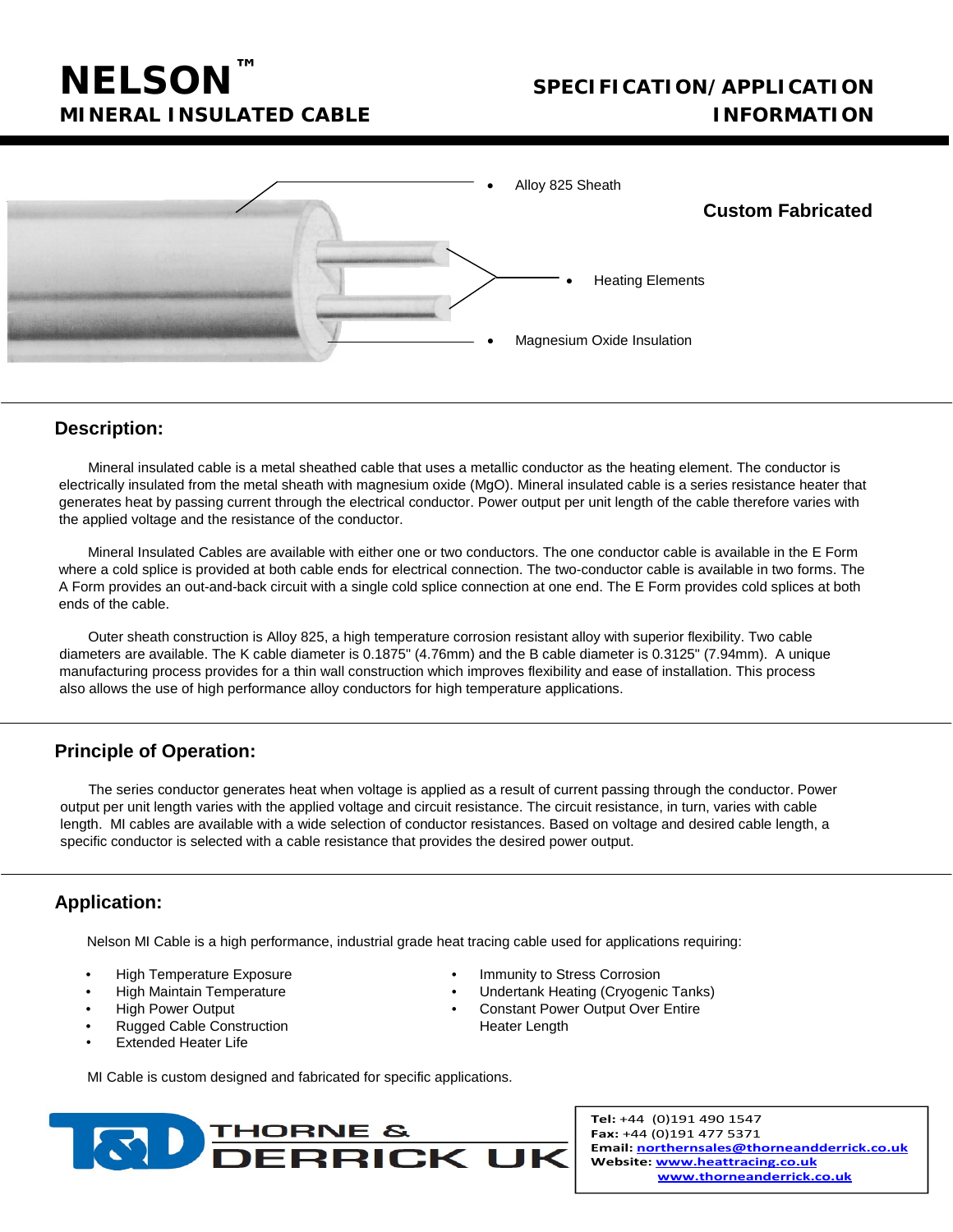# **SPECIFICATION/APPLICATION MINERAL INSULATED CABLE INFORMATION**

## **Cable Ratings:**

## **MI Cable**

| <b>CABLE TYPE</b>           | K1                            | K2                       | <b>B2</b>                |
|-----------------------------|-------------------------------|--------------------------|--------------------------|
| <b>SHEATH MATERIAL</b>      | ALLOY 825                     |                          |                          |
| <b>CABLE DIAMETER</b>       | (4.76mm)<br>0.1875"           | $0.1875$ " (4.76mm)      | $0.3125"$ (7.94mm)       |
| <b>NUMBER OF CONDUCTORS</b> |                               | っ                        |                          |
| <b>MAXIMUM VOLTAGE</b>      | 600VAC                        | 300VAC                   | 600VAC                   |
| <b>MAXIMUM EXPOSURE</b>     | 1100°F (593°C)                |                          |                          |
| <b>MAXIMUM POWER</b>        | 62 w/ft (204 w/m)             | 62 w/ft (204 w/m)        | 88 w/ft (289 w/m)        |
| <b>WEIGHT</b>               | $0.07$ lbs/ft ( $0.104$ kg/m) | 0.07 lbs/ft (0.104 kg/m) | 0.22 lbs/ft (0.327 kg/m) |
| <b>FORMS</b>                | F                             | A and E                  | A and E                  |
| <b>STANDARD COLD LEAD</b>   | 2.1 Meters<br>7.0 Feet        |                          |                          |

# **Form A (2 Conductor)**



**Form E (1 Conductor)**





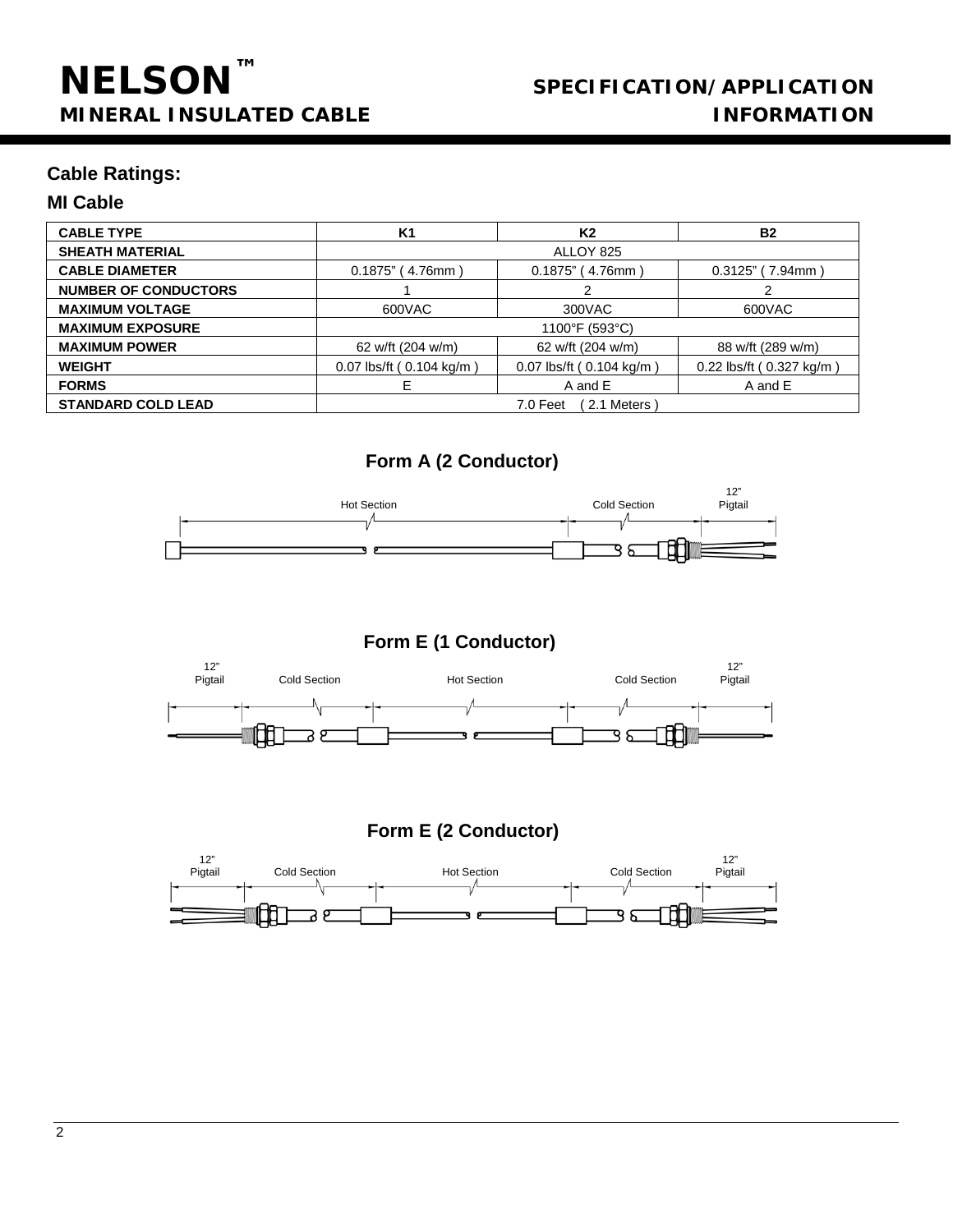## **Catalog Ordering System:**

## **Custom Cables Catalog Number ( \* ) A 670 B 150 07 ( \* )**

|              |         | 670       | 150                | 07           |              |
|--------------|---------|-----------|--------------------|--------------|--------------|
| Optional     | Form    | Conductor | <b>Hot Section</b> | Cold section | Optional     |
| Construction | A or E* | selection | Length             | Length(s)    | Construction |
| Prefix       |         | from      | order              | order        | Suffix       |
|              |         | table     | in feet            | in feet      |              |

\*When E Form cold sections are specified, both cold section lengths must be provided for proper cable construction. Example: E 279K 500 0707 for 7 foot (2.1 meter) cold sections on both cable ends.

#### **Accessories:**

- **QHT-3 HIGH TEMPERATURE ADAPTER** is used to heat sink the hot section transition as it passes through the thermal insulation when the hot to cold connection must be located outside the thermal insulation due to sheath temperatures over 600°F (316°C) and cable Wattage exceeds 20 w/ft (66 w/m).
	- **SV2 VOLTAGE ADJUSTER** provides solid-state voltage adjustment when required voltage is below 120 volts. It is primarily used for cable lengths less than 20 feet (6 meters).

## **Optional Constructions:**

| <b>Prefix</b> | <b>Suffix</b> | <b>Description</b>                                                                                                |
|---------------|---------------|-------------------------------------------------------------------------------------------------------------------|
| P             |               | Pulling Eye for A Form only                                                                                       |
| X             |               | Oversize cold sections or special feature requirement                                                             |
|               | EM            | Mounting of hot-cold junction outside thermal insulation (freeze protection of lines over 600°F (316°C))          |
|               | QT            | Factory mounting of QHT-3 Adapter (sheath temperature over 600°F (316°C) and cable wattage above 20 w/ft (66 w/m) |
|               | <b>UG</b>     | UL Listing tag **                                                                                                 |
|               | UH            | UL Hazardous Area Listing tag **                                                                                  |
|               | UM            | UL Snow Melting Listing tag **                                                                                    |
|               | <b>FH</b>     | FM Hazardous Area Listing tag **                                                                                  |
|               | <b>CH</b>     | CSA Hazardous Area Listing tag **                                                                                 |
|               | <b>EEX</b>    | ATEX Certified Listing tag **                                                                                     |
|               |               | **Requires volts, amps, watts and calculated                                                                      |
|               |               | sheath temperature with each cable order                                                                          |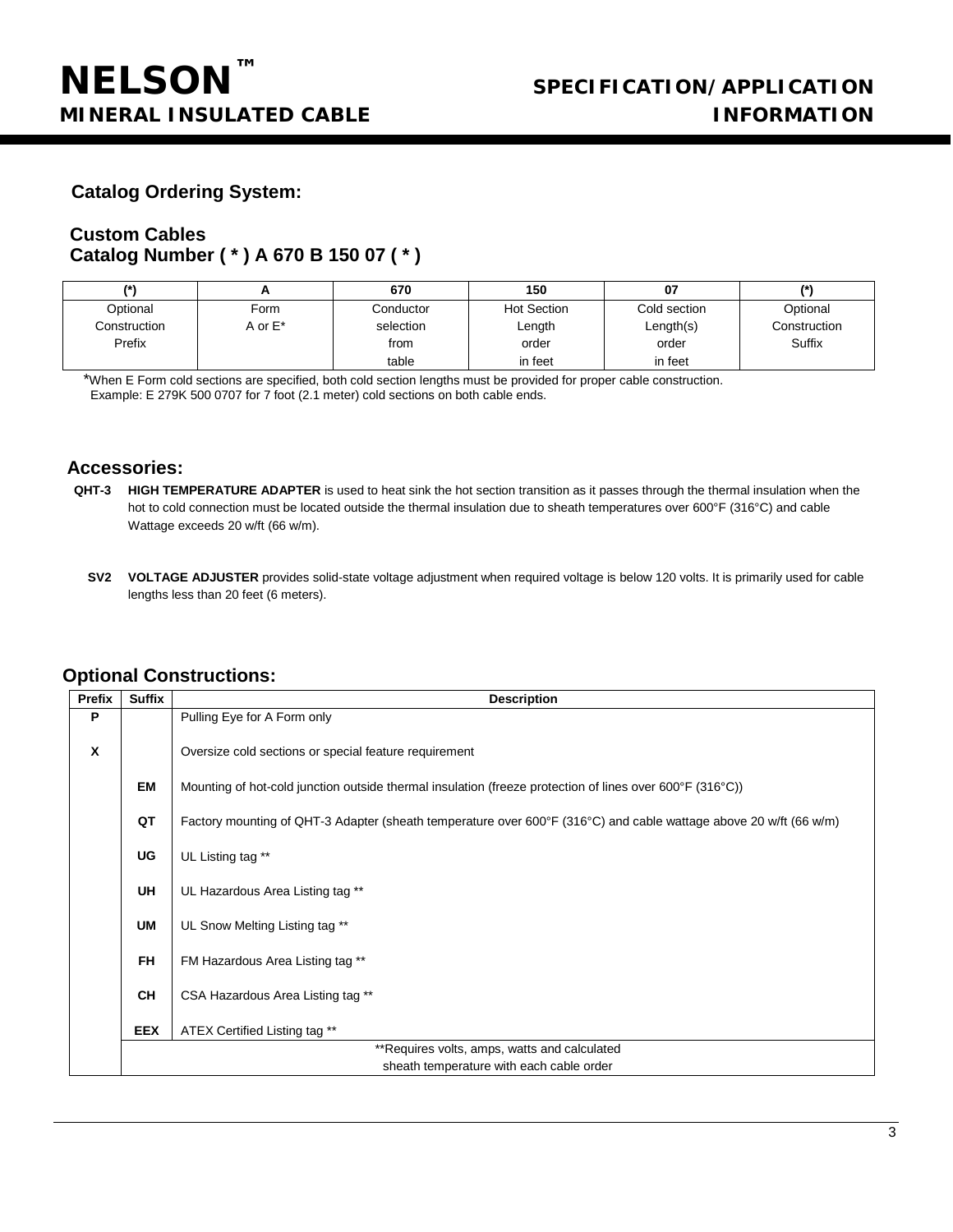# **SPECIFICATION/APPLICATION MINERAL INSULATED CABLE INFORMATION**

# **Custom Cable**

# **Resistance Characteristics:**

| 2-CONDUCTOR CABLE, 0.1875" DIAMETER ALLOY 825, 300 VOLTS |                                |                   |                           |                         |
|----------------------------------------------------------|--------------------------------|-------------------|---------------------------|-------------------------|
| Cable                                                    | Cable Resistance @ 68ºF (20°C) |                   | <b>Maximum Exposure</b>   |                         |
| <b>Number</b>                                            | Ohms/Foot                      | <b>Ohms/Meter</b> | <b>Temperature Rating</b> | <b>Resistance Curve</b> |
| 556K                                                     | .0430                          | .1411             |                           |                         |
| 658K                                                     | .0581                          | .1906             |                           |                         |
| 674K                                                     | .0742                          | .2434             |                           |                         |
| 693K                                                     | .0926                          | .3038             |                           |                         |
| 712K                                                     | .1170                          | .3839             | 600°F (316°C)             |                         |
| 715K                                                     | .1470                          | .4823             |                           |                         |
| 721K                                                     | .2130                          | .6988             |                           | 3                       |
| 722K                                                     | .2130                          | .6988             |                           |                         |
| 732K                                                     | .3190                          | 1.0466            |                           |                         |
| 742K                                                     | .4160                          | 1.3648            |                           |                         |
| 752K                                                     | .5200                          | 1.7060            |                           |                         |
| 766K                                                     | .6600                          | 2.1654            |                           |                         |
| 774K                                                     | .7400                          | 2.4278            |                           |                         |
| 810K                                                     | 1.0000                         | 3.2808            |                           |                         |
| 813K                                                     | 1.3000                         | 4.2651            |                           |                         |
| 818K                                                     | 1.8000                         | 5.9055            | 1100°F (593°C)            | N/A                     |
| 824K                                                     | 2.3400                         | 7.6772            |                           |                         |
| 830K                                                     | 2.9600                         | 9.7113            |                           |                         |
| 838K                                                     | 3.7000                         | 12.1391           |                           |                         |
| 846K                                                     | 4.7200                         | 15.4856           |                           |                         |
| 860K                                                     | 5.6000                         | 18.3727           |                           |                         |
| 866K                                                     | 6.6000                         | 21.6535           |                           |                         |
| 894K                                                     | 9.0000                         | 29.5276           |                           |                         |
| 919K                                                     | 18.0000                        | 59.0551           |                           |                         |

| 2-CONDUCTOR CABLE, 0.3125" DIAMETER ALLOY 825, 600 VOLTS |                                |                   |                           |                         |
|----------------------------------------------------------|--------------------------------|-------------------|---------------------------|-------------------------|
| Cable                                                    | Cable Resistance @ 68ºF (20ºC) |                   | <b>Maximum Exposure</b>   |                         |
| <b>Number</b>                                            | <b>Ohms/Foot</b>               | <b>Ohms/Meter</b> | <b>Temperature Rating</b> | <b>Resistance Curve</b> |
| 588B                                                     | .0071                          | .0233             |                           |                         |
| 614B                                                     | .0149                          | .0489             |                           |                         |
| 627B                                                     | .0270                          | .0886             | 600°F (316°C)             | 2                       |
| 640B                                                     | .0400                          | .1312             |                           | 3                       |
| 670B                                                     | .0650                          | .2133             |                           |                         |
| 710B                                                     | .1040                          | .3412             |                           |                         |
| 715B                                                     | .1620                          | .5315             |                           |                         |
| 720B                                                     | .2050                          | .6726             |                           |                         |
| 732B                                                     | .3250                          | 1.0663            |                           |                         |
| 750B                                                     | .5000                          | 1.6404            | 1100°F (593°C)            | N/A                     |
| 774B                                                     | .7350                          | 2.4114            |                           |                         |
| 810B                                                     | 1.1620                         | 3.8123            |                           |                         |
| 819B                                                     | 1.8700                         | 6.1352            |                           |                         |
| 830B                                                     | 2.9700                         | 9.7441            |                           |                         |
| 840B                                                     | 4.3000                         | 14.1076           |                           |                         |
| 859B                                                     | 5.9800                         | 19.6194           |                           |                         |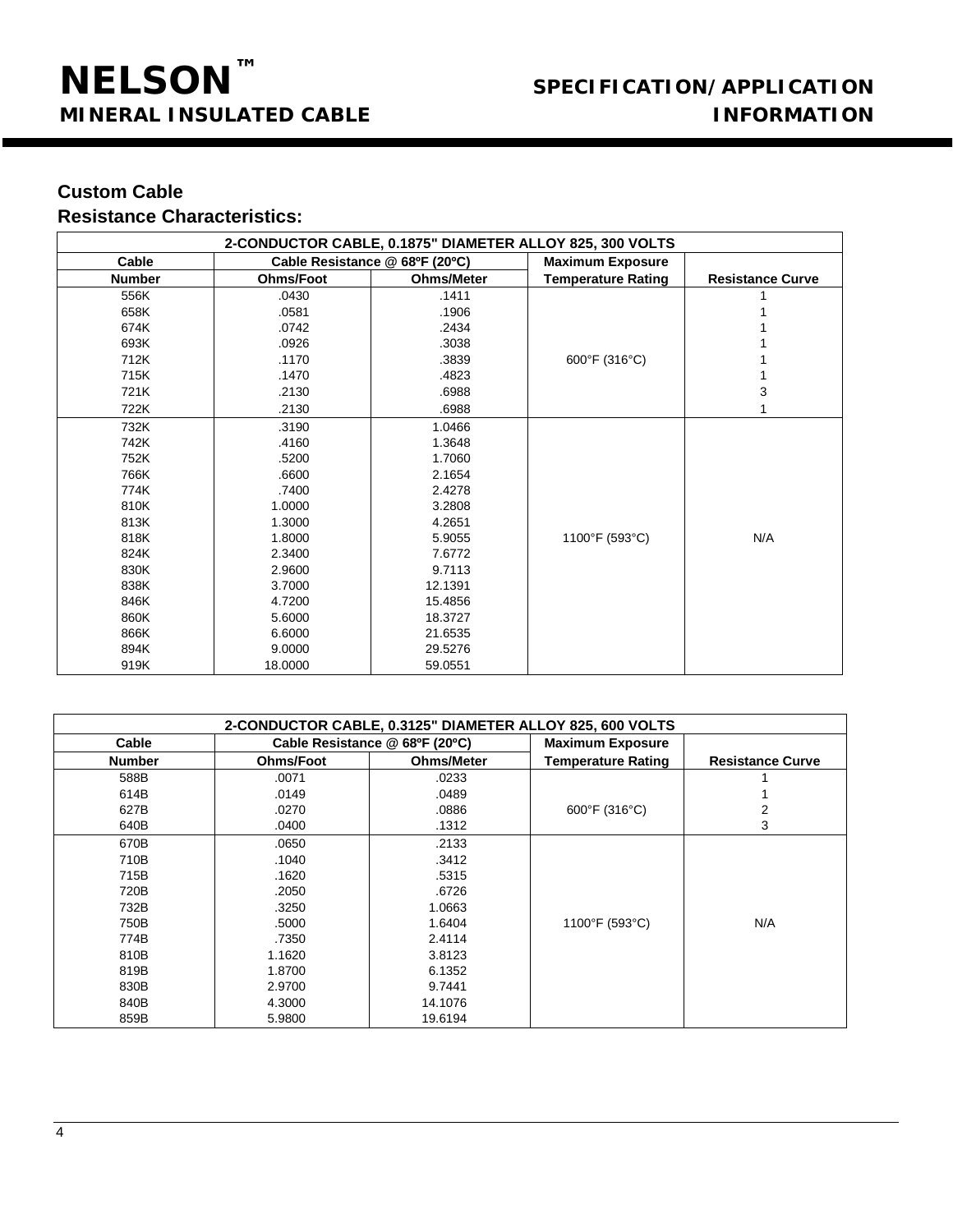# **Custom Cable Resistance Characteristics:**

| 1-CONDUCTOR CABLE, 0.1875" DIAMETER ALLOY 825, 600 VOLTS |                                |                   |                           |                         |
|----------------------------------------------------------|--------------------------------|-------------------|---------------------------|-------------------------|
| Cable                                                    | Cable Resistance @ 68ºF (20ºC) |                   | <b>Maximum Exposure</b>   | <b>Resistance Curve</b> |
| <b>Number</b>                                            | <b>Ohms/Foot</b>               | <b>Ohms/Meter</b> | <b>Temperature Rating</b> |                         |
| 145K                                                     | .0046                          | .0151             |                           |                         |
| 189K                                                     | .0090                          | .0295             | 600°F (316°C)             |                         |
| 216K                                                     | .0165                          | .0541             |                           | 2                       |
| 239K                                                     | .0390                          | .1280             |                           |                         |
| 250K                                                     | .0500                          | .1640             |                           |                         |
| 279K                                                     | .0790                          | .2592             |                           |                         |
| 310K                                                     | .0950                          | .3117             |                           |                         |
| 316K                                                     | .1570                          | .5151             |                           |                         |
| 326K                                                     | .2600                          | .8530             |                           |                         |
| 333K                                                     | .3300                          | 1.0827            | 1100°F (593°C)            | N/A                     |
| 346K                                                     | .4570                          | 1.4993            |                           |                         |
| 372K                                                     | .7300                          | 2.3950            |                           |                         |
| 412K                                                     | 1.1700                         | 3.8386            |                           |                         |
| 415K                                                     | 1.4800                         | 4.8556            |                           |                         |
| 423K                                                     | 2.3600                         | 7.7428            |                           |                         |
| 430K                                                     | 2.8000                         | 9.1864            |                           |                         |
| 447K                                                     | 4.5000                         | 14.7638           |                           |                         |

**Note:** Factory design required for the following applications:

- 1. Exposure temperature greater than 1100°F (593°C).
- 2. Maintain temperature greater than 400°F (204°C).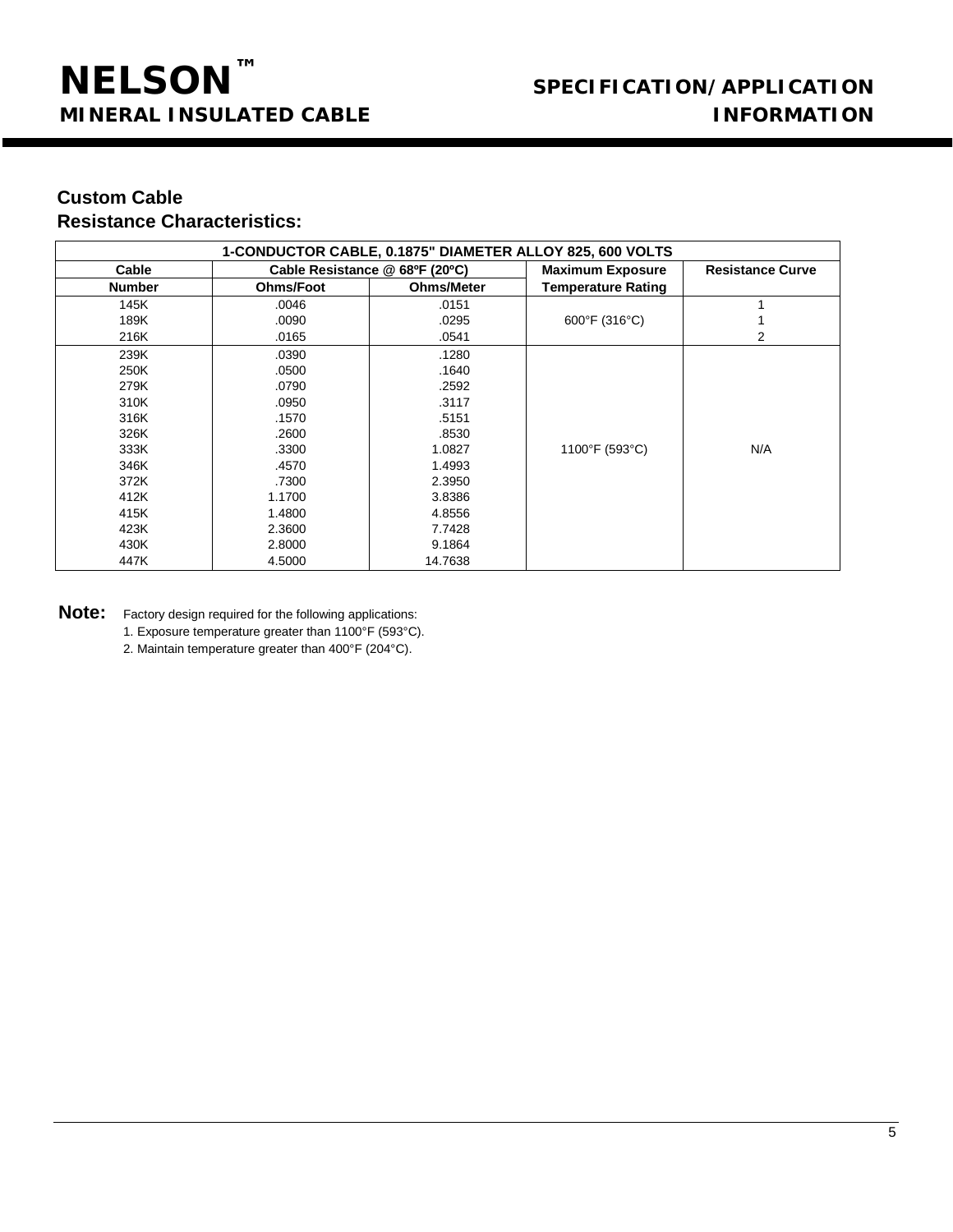# **NELSON™**

# **SPECIFICATION/APPLICATION MINERAL INSULATED CABLE INFORMATION**



**GRAPH-3 GRAPH-2** MAXIMUM WATTAGES – ALL CABLES MAXIMUM WATTAGES – ALL CABLES WITH HOT / COLD JUNCTION UNDER THERMAL INSULATION WITH HOT / COLD JUNCTION OUTSIDE THERMAL INSULATION 80 100 90 70 **K1** 80 60 70 Maximum Watts/Foot Maximum Watts/Foot Maximum Watts/Foot Maximum Watts/Foot **K1** 50 60 **B2** 50 40 **B2** 40 30 **K2**30 **K2** 20 20 10 10 0  $\Omega$ 0 200 400 600 800 0 100 200 300 (-18) (38) (93) (149) (-18) (93) (204) (316) (427) Maintain Temperature °F (°C) Maintain Temperature °F (°C)

6